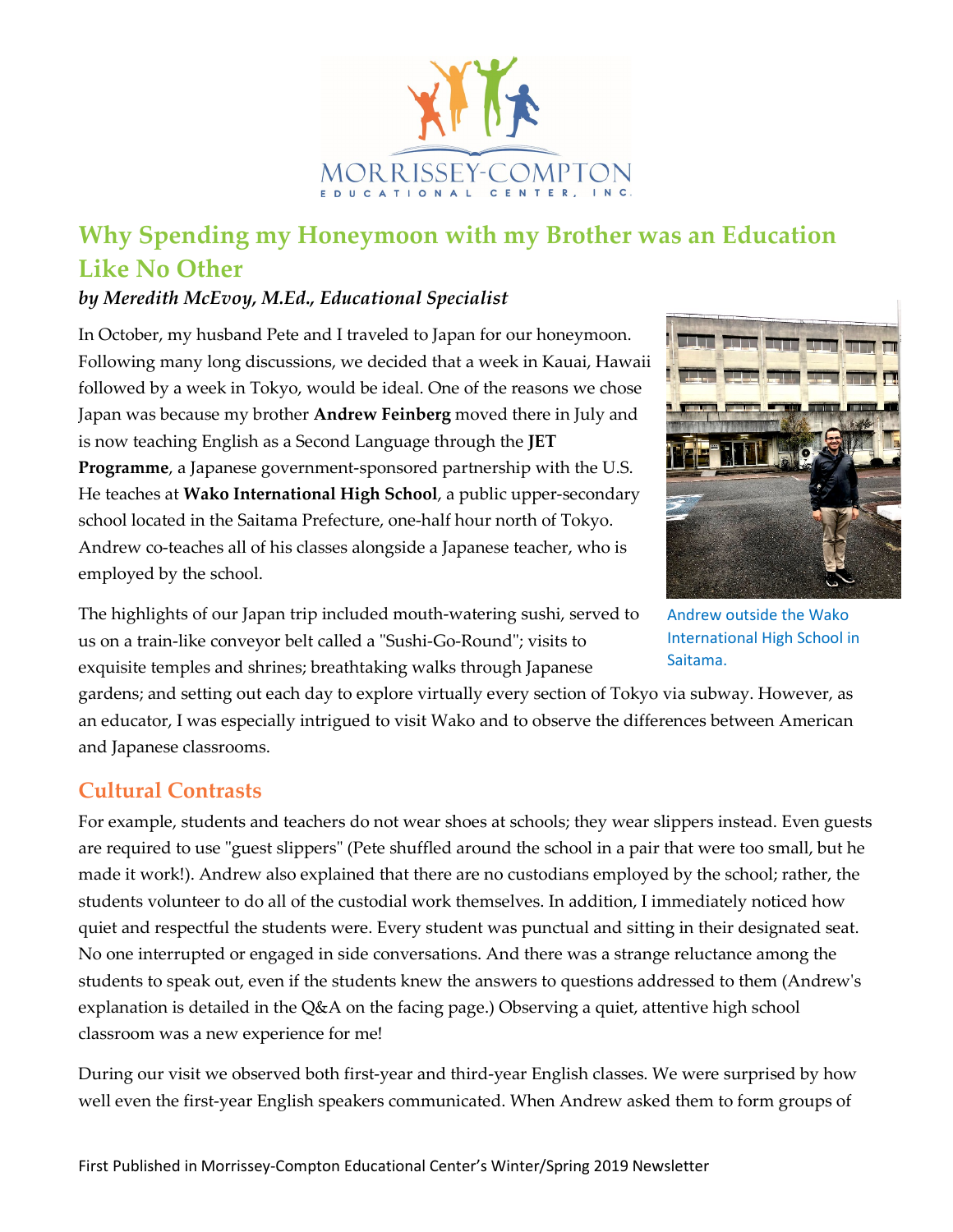

Andrew is a wonderful teacher. It is apparent that his students admire him. He is also nearly fluent in Japanese which makes it much easier when the students need clarification.

two and come up with a question to ask us in English, girls only paired with other girls, and boys only paired with other boys. Andrew often has to remind boys and girls to work together.

Andrew explained to his third-year students that he and his co-teacher would be teaching a very special lesson that day on the topic of LGBTQ communities around the world. To be honest, I was shocked to hear that the Japanese teacher

decided on the theme. The students watched a short video of a Japanese politician espousing the view that LGBTQ people were not productive members of society. Following the video, the teachers asked the students to react. Students reactions ranged from "This makes me sad" to "I do not agree with her" to "People's differences should be celebrated." Later, Andrew expressed gratitude for being placed in a school that is progressive and accepting of other people's differences.

## **Bringing it Home**

As an educator, this remarkable experience served as a critical reminder for me. Every family within every culture shapes their valued ideals. I am fortunate to work with many different families, who arrive from every corner of the world, here at Morrissey-Compton. As I participate in helping to shape their children's educational futures, it is imperative to keep this in mind.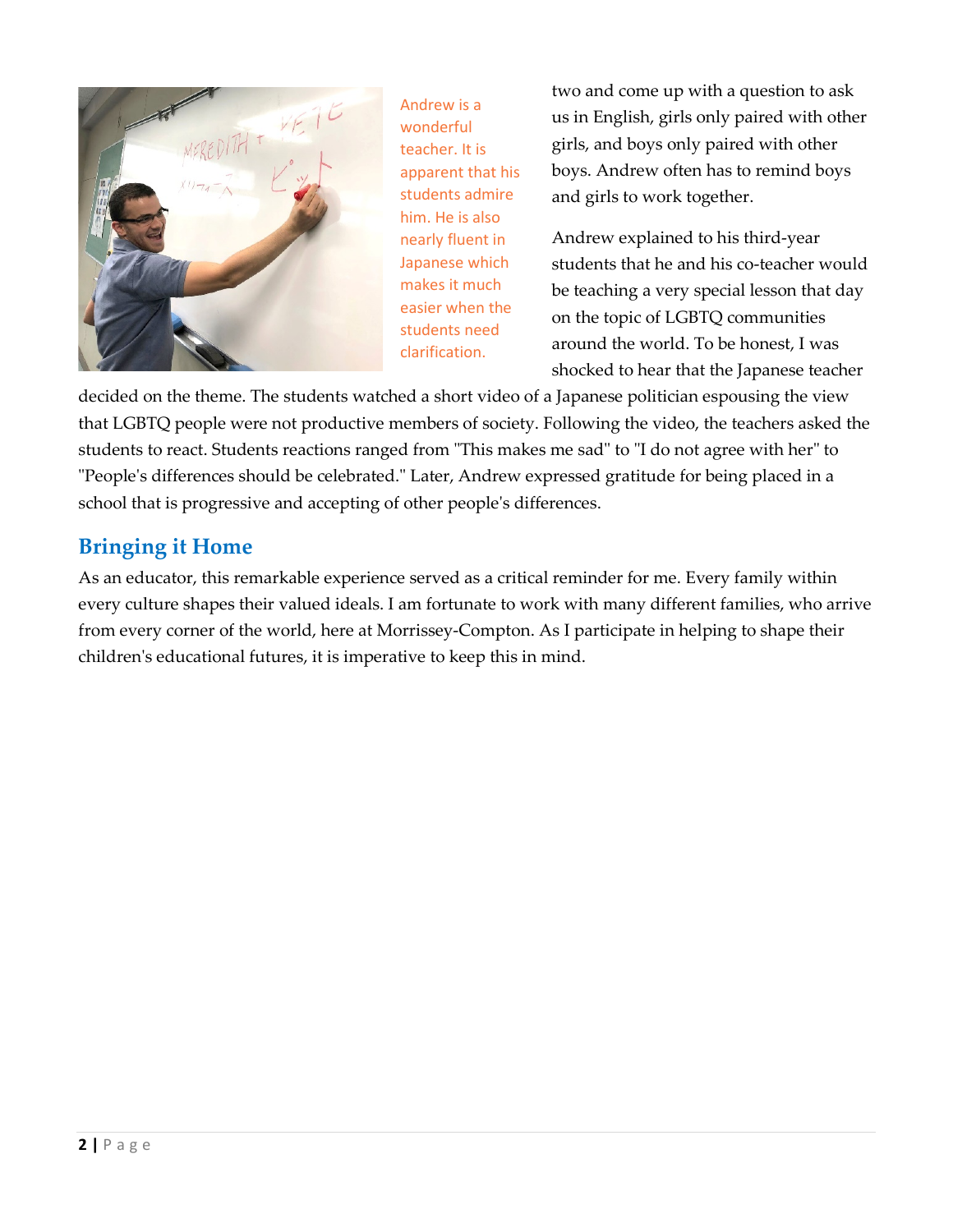### **Q&A with Andrew Feinberg**

Here are some additional questions Meredith posed to Andrew during her visit:

#### **Q: What is the JET Programme?**

**A:** The JET Programme stands for the Japan Exchange and Teaching program. While I'm technically an ALT (assistant language teacher), my job is first and foremost about intercultural exchange. In addition to language, I teach both students and teachers about life in the U.S., our customs, and our way of thinking. Not everyone in the JET Programme is an ALT, although most are. Some JET participants are CIRs (coordinators of international relations). These people translate and interpret between English and Japanese at local government offices throughout Japan.

#### **Q: What school do you teach at?**

**A:** I teach at Wako International High School, a public uppersecondary school run by Saitama Prefecture. While most ALTs are placed in public schools, some receive placement at private schools, especially in big cities like Tokyo and Kyoto. My school is about a five-minute walk away from the Tokyo city limits.

#### **Q: What is your favorite part of teaching at your school?**



Andrew teaching a lesson on LGBTQ communities.

**A:** I love to see the excitement expressed by my students when they finally understand a new concept, following an initial struggle. Japan is a very group-focused society that downplays

individual accomplishments, so when I see students expressed confidence and pride in their English skills, that makes my role extra special.

#### **Q: What is the most challenging part of teaching at your school?**

**A:** Mostly, it's getting students motivated to participate publicly. Especially in large-group or co-ed settings, it's difficult to get students to raise their hands to answer questions. By and large, they're terrified of speaking out, not just because they're afraid of getting something wrong, but they don't want to show off or stand out from the crowd. Students are much more comfortable talking in pairs than speaking in front of the whole class. Even the easiest question can take five minutes to answer if the students are feeling especially shy that day.

#### **Q: In your opinion, what is the biggest difference between American and Japanese schools?**

**A:** In American schools, it's all about individuality, and in Japanese schools, it's all about teamwork. There are pros and cons to each approach. In American high schools, students are developing their personal brands. They wear special clothes to broadcast their wealth, status, or group affiliation. They dye their hair to express their individuality. They either study hard to prove their intelligence or slack off to prove their indifference. None of that applies in Japan. Uniforms enforce the fact there is no social hierarchy between students; the only differences are between the student body and the teachers. Students are not allowed to dye their hair. Doing one's best is seen as a virtue because it's part of being a